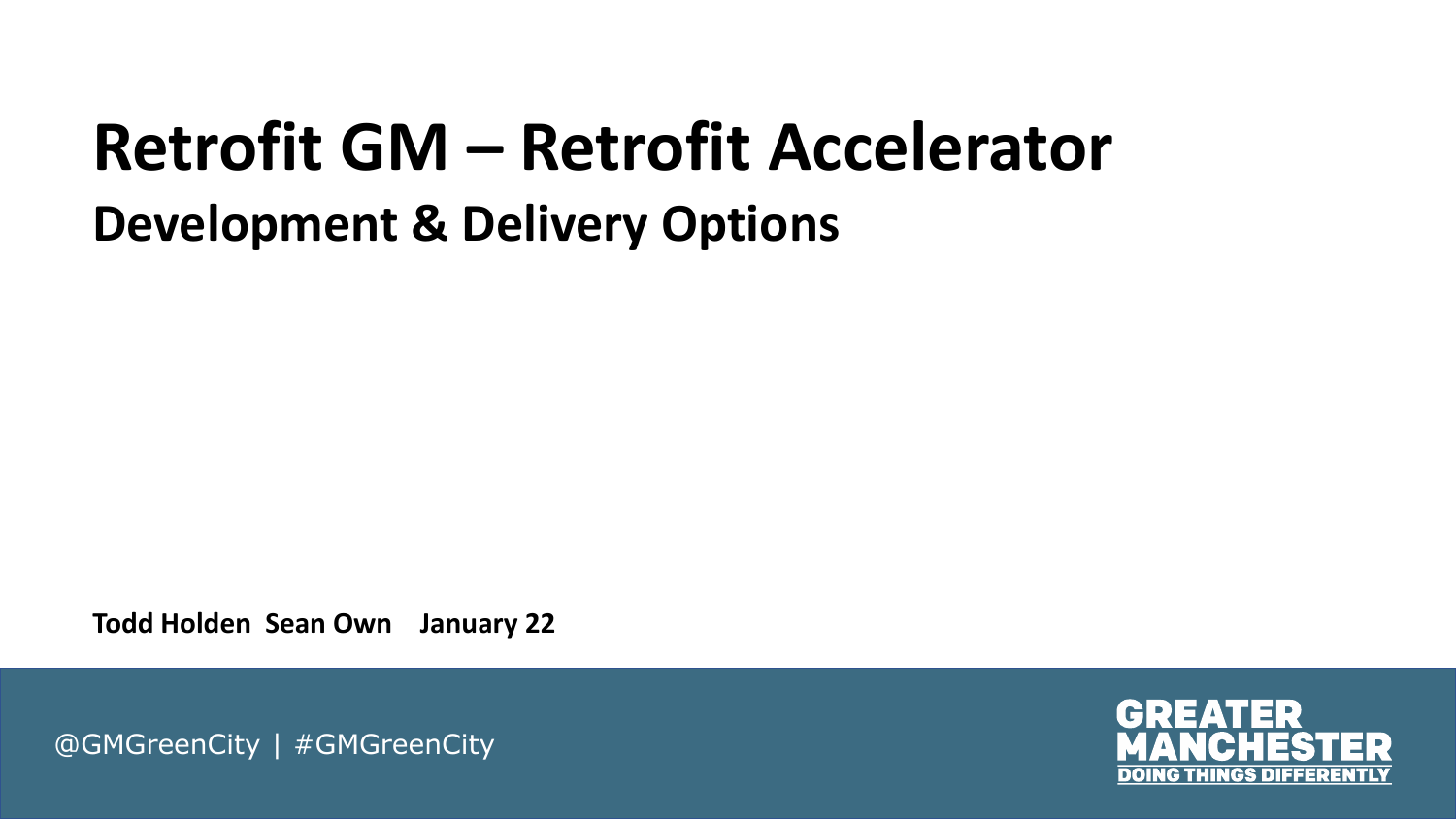# **Background – the challenge**

- Accelerated timeline to carbon neutrality
- Decarbonisation of heat is a priority
- Need to make low carbon heating affordable
- Making homes fit for the future
- Market does not work
	- Information failure
	- Supply chain capacity
	- Skills shape and capacity
	- No confidence
- Multiple barriers requiring simultaneous coordinated progression
- Interventions to date have not made a Market limited legacy value
- Not a priority for most people

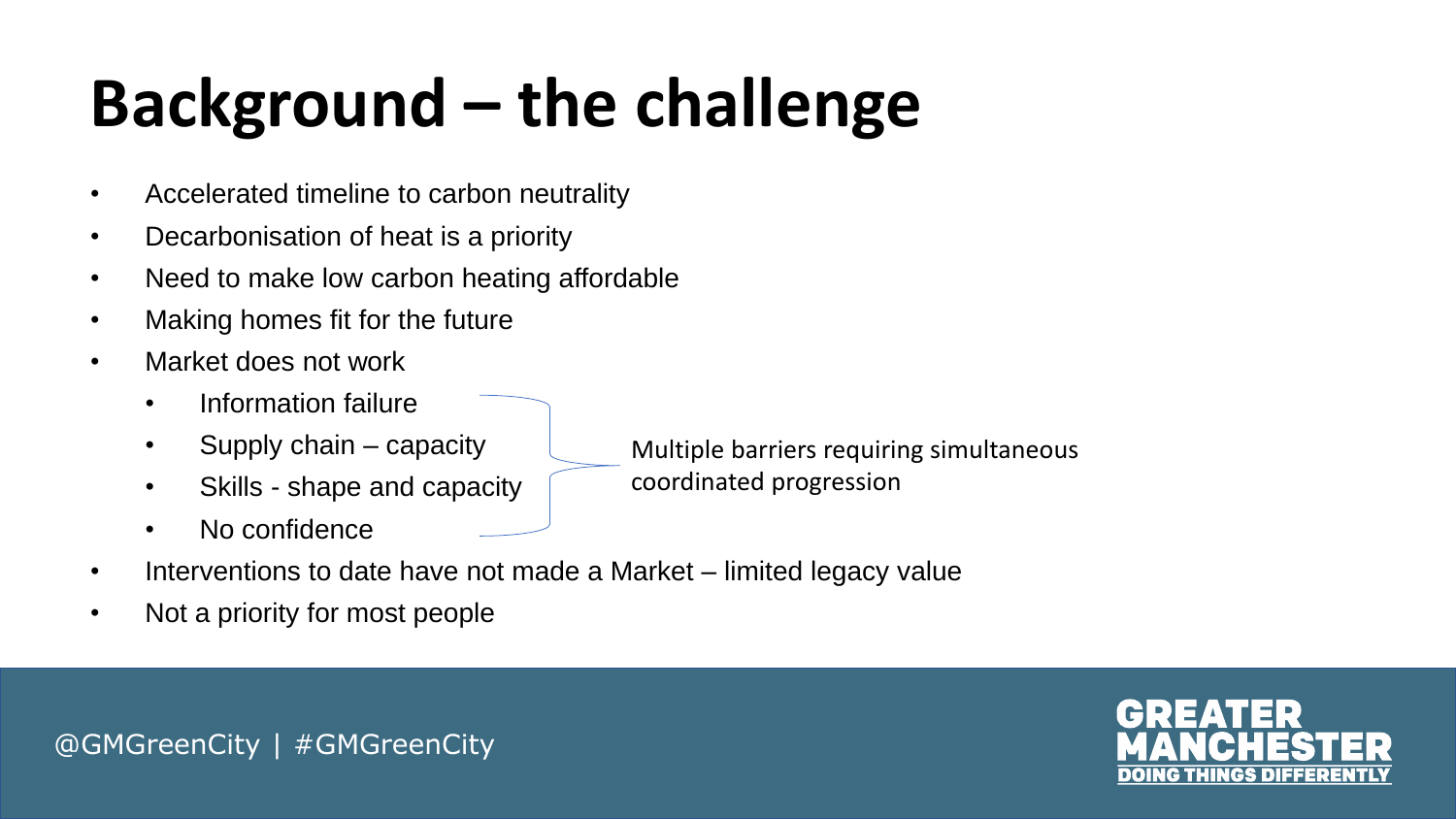# **Making it easier**

- Focus on willing to pay using ESC insights
- **Driven by Customer Choice**
- Not pursue excellence fit for purpose intervention
- Intervention limited to the Customer Journey
- Build on existing assets
	- procurement routes, financial products, Challenge Group and Govt. schemes.
- Work with supply change to shape the delivery vehicle
- Objective is to make the market not create a dominant presence
- Multi stage development process with pause points

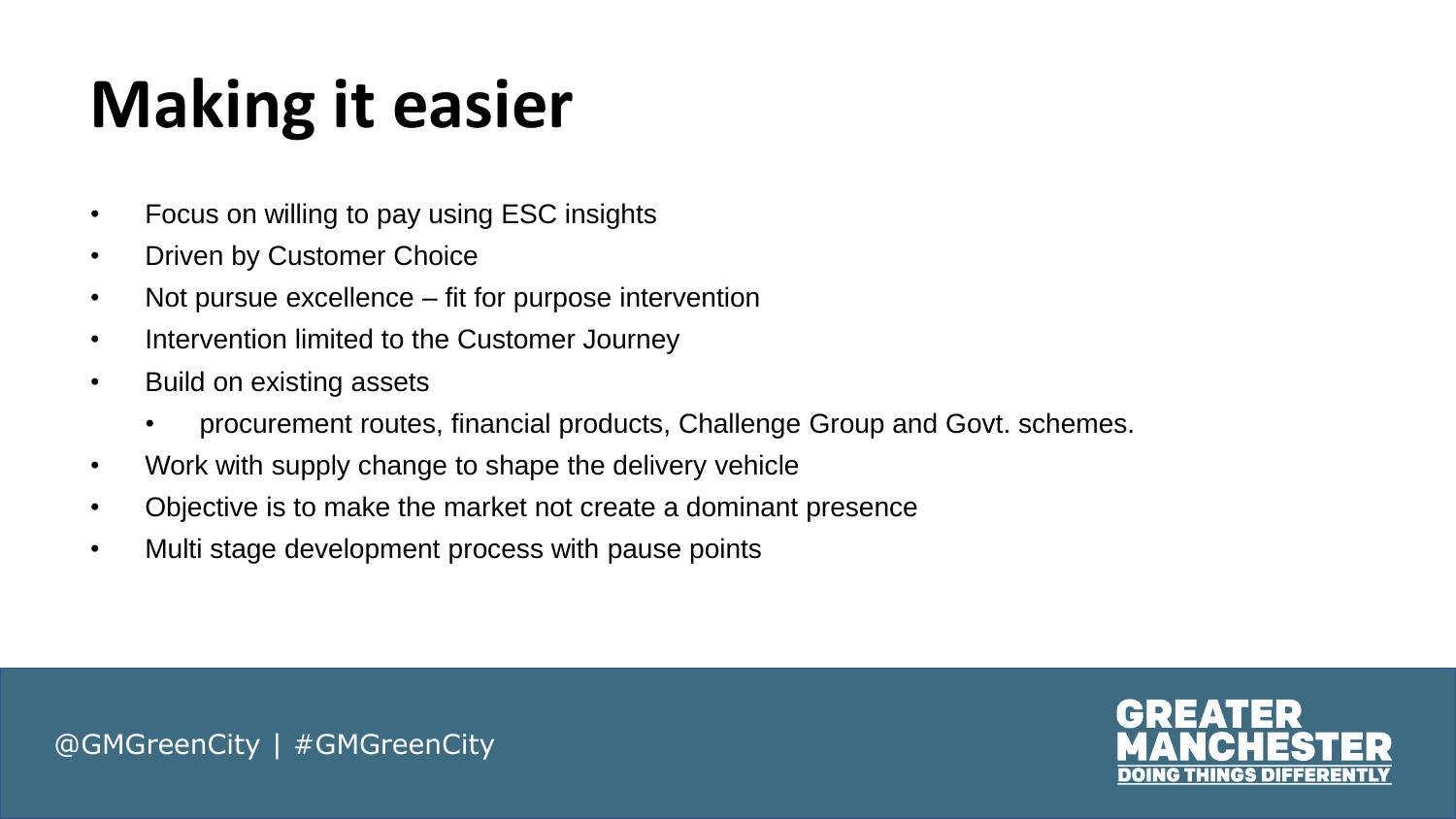## **Nature of the Action Needed**



Modelling completed by Parity Projects

markers)

Average

- 1. Business as usual will not get us to carbon neutrality
- 2. Fabric and gas will not get us to carbon neutrality
- 3. Heat Pump, Cost effective Fabric and Solar PV is the most cost effective means of reaching carbon neutrality

However we need to find the balance between merely cost effective capital delivery and cost for the end consumer. **In some cases we may need to retrofit deeper still.**

#### @GMGreenCity | #GMGreenCity

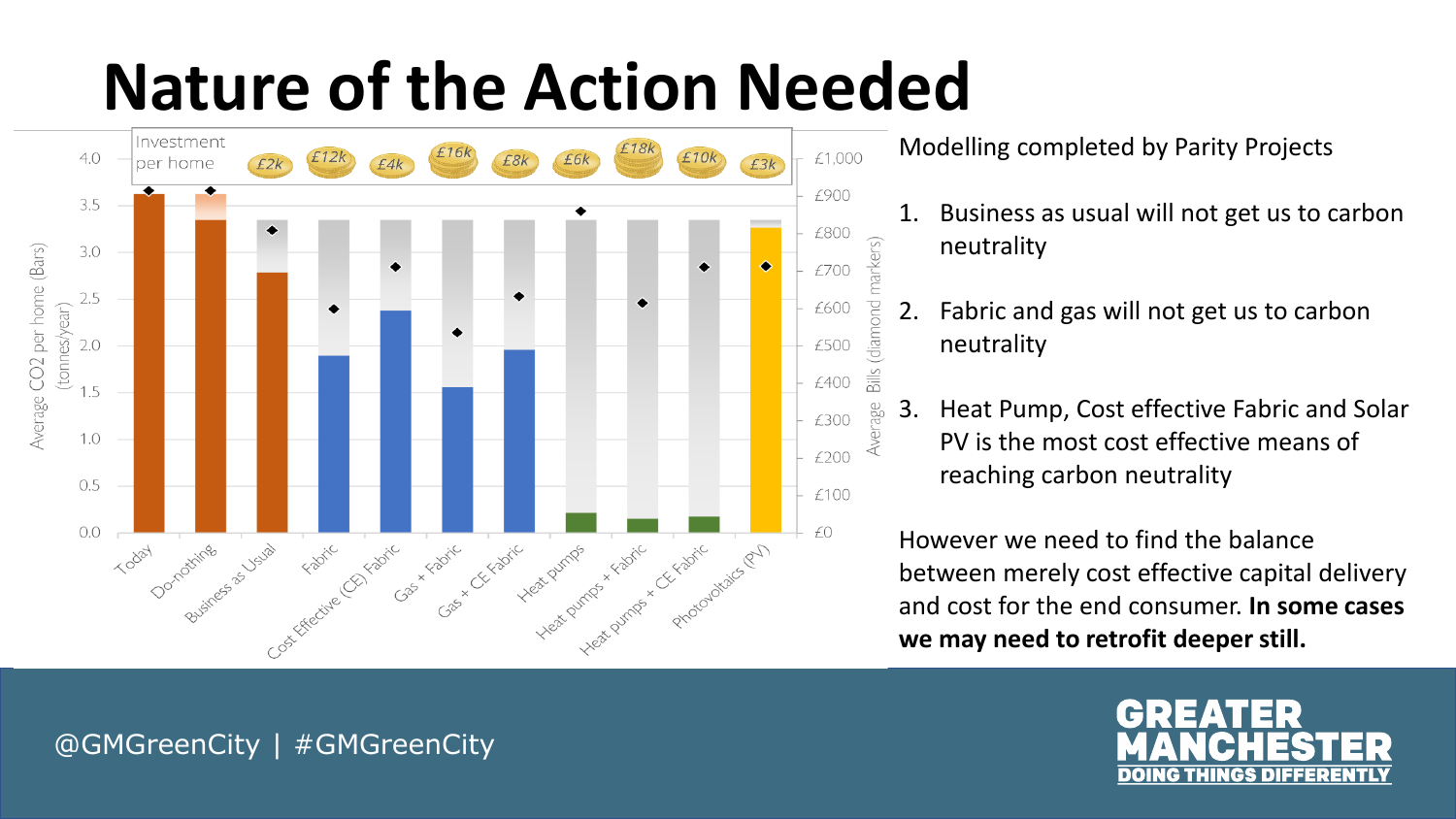### Domestic challenge

MSOA average total energy consumption versus MSOA average Median Income





Source: Energy Systems Catapult (2021) Segmentation Study of Home Energy Improvement Market in GM

- People with the most disposable income use the most energy
- 30% of residents intend to undertake some form of retrofit over the next 5 years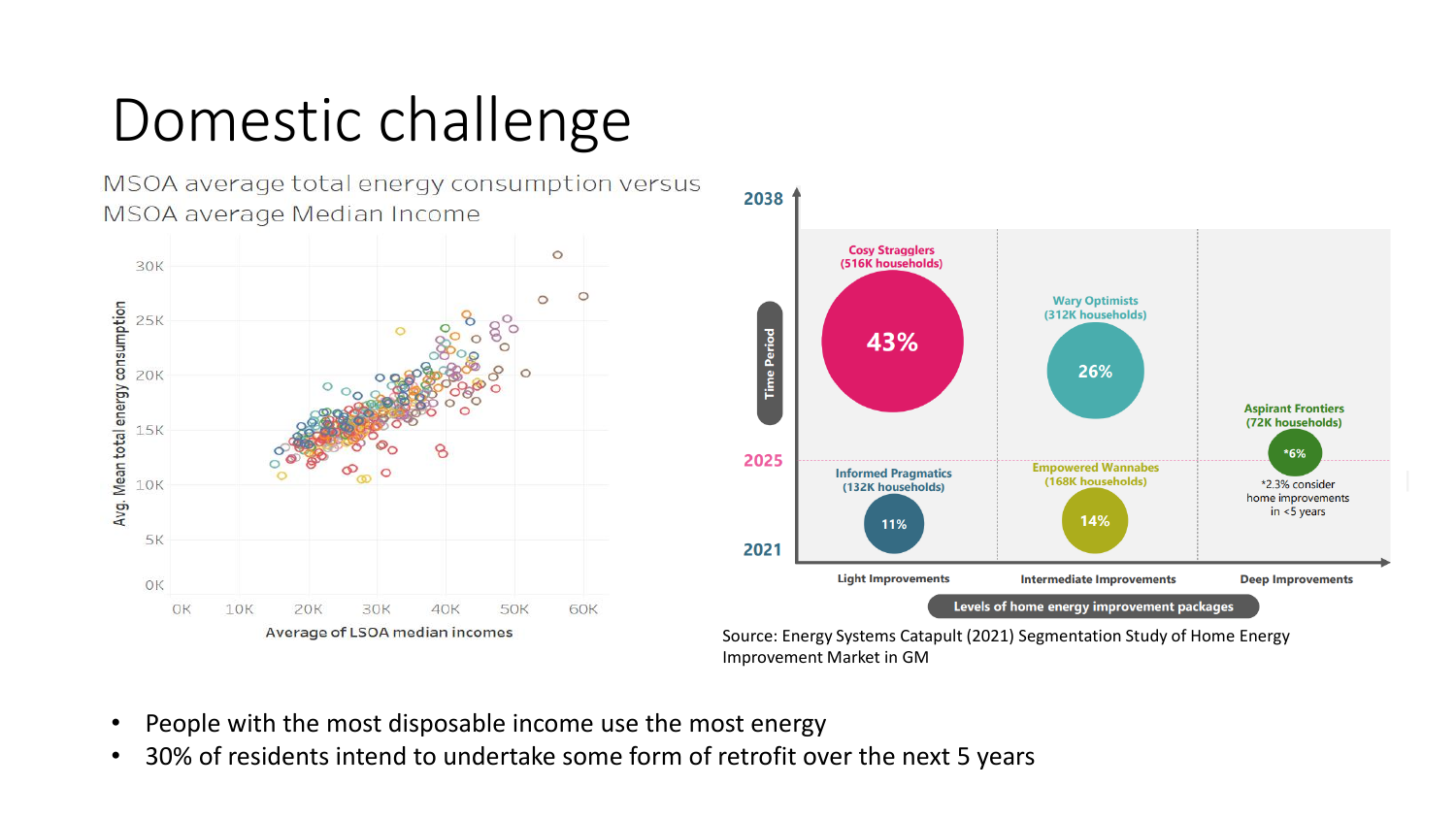### **Willing to Pay Customer Journey**



your website | your email | social handle | #hashtag

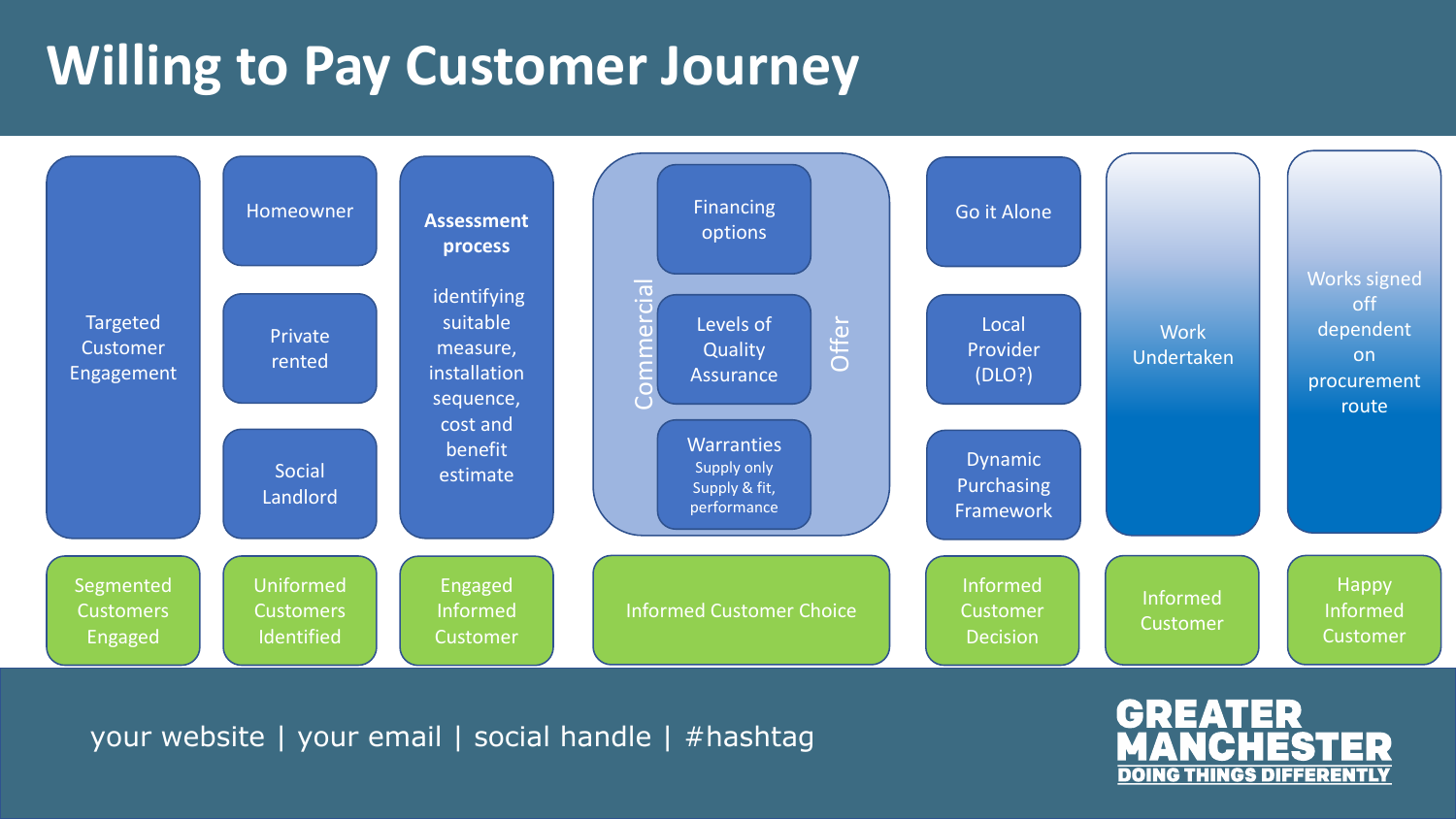### **Development Process**

- 1. ITT closes 31 January 2022
- 2. Contract Award Notification 18 February 2022
- 3. Kick off meeting 4 March 2022
- 4. Contract for 2 + 2 Years, Initial value £200k, with a potential option of an additional £200k
- 5. Interim review after 2 years